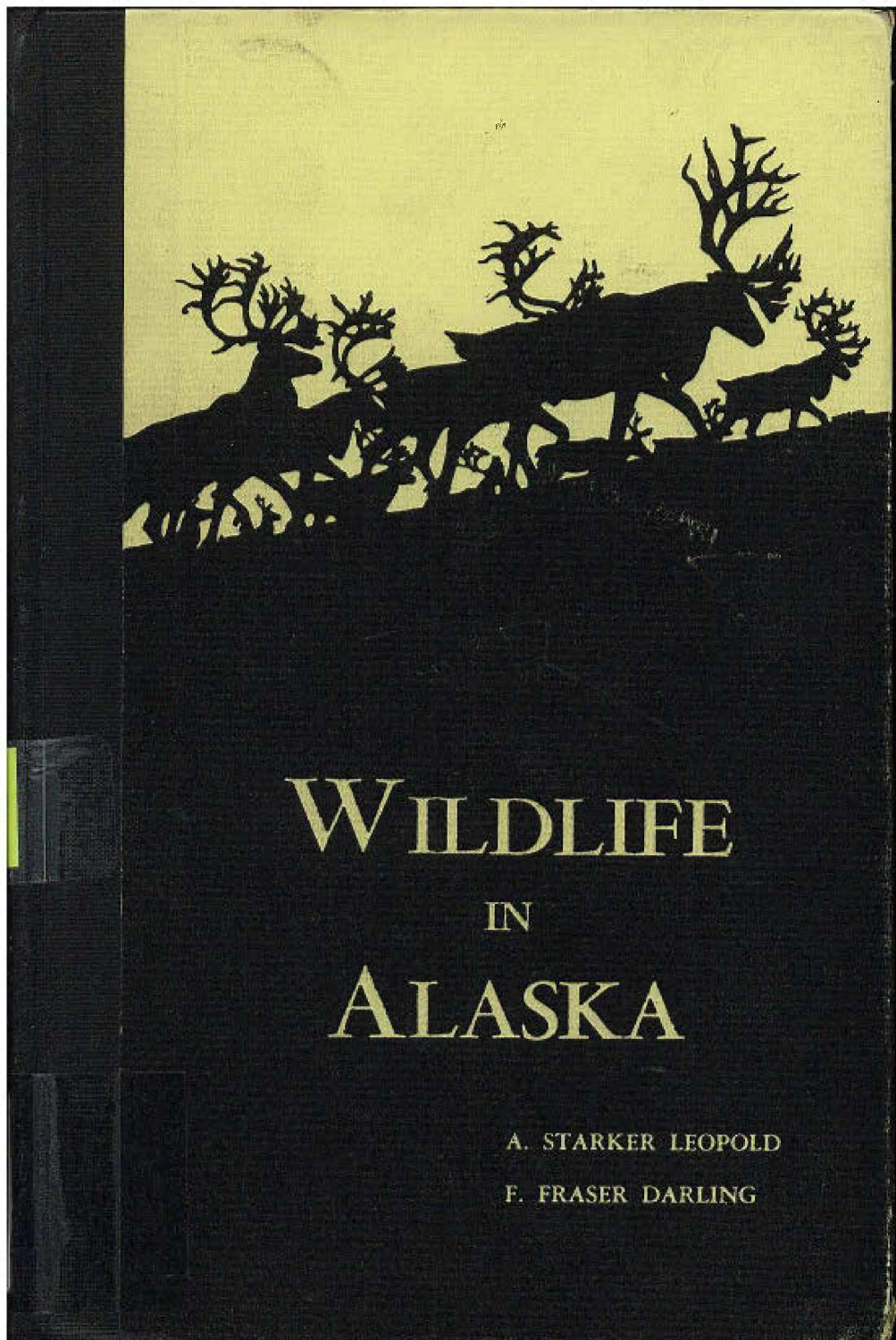**This document is copyrighted material.** 

**Alaska Resources Library and Information Services (ARLIS) is providing this excerpt in an attempt to identify and post all documents from the Susitna Hydroelectric Project.** 

**This document is unable to be posted online in its entirety. Selected pages are displayed here to identify the published work.** 

**The item is available in print at ARLIS.**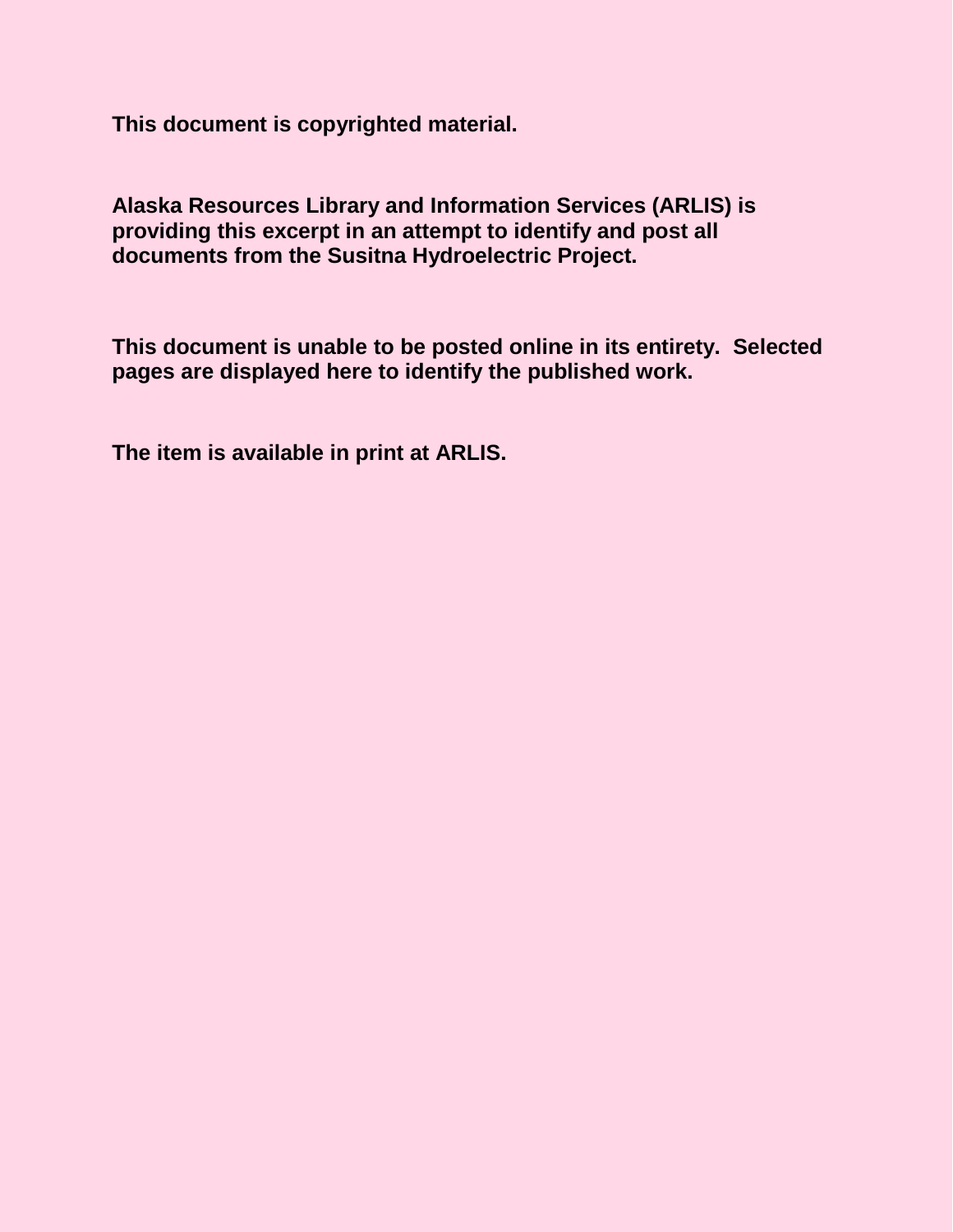# **WILDLIFE IN ALASKA**

### *AN ECOLOGICAL RECONNAISSANCE*

By

#### A. STARKER LEOPOLD

ASSOCIATE PROFESSOR OF ZOOLOGY, MUSEUM OF VERTEBRATE ZOOLOGY, UNIVERSITY OF CALIFORNIA, BERKELEY

#### and

#### F. FRASER DARLING

SENIOR LECTURER IN ECOLOGY AND CONSERVATION, UNIVERSITY OF EDINBURGH

*Sponsored by The New York Zoological Society and The Conservation Foundation* 

#### THE RONALD PRESS COMPANY , NEW YORK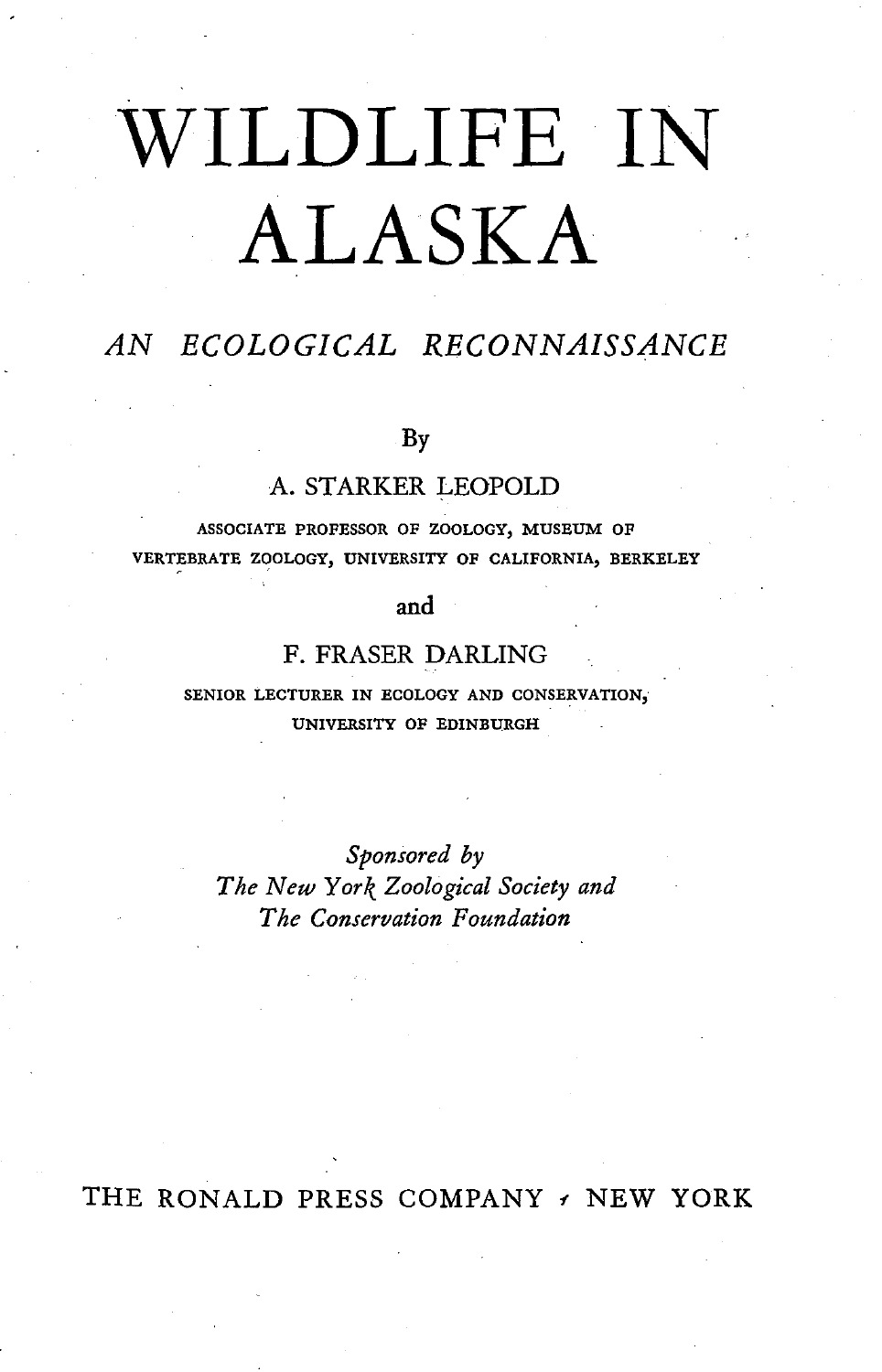#### Copyright, 1953, by

#### THE CONSERVATION FOUNDATION, INC.

#### *All Rights Reserved*

The text of this publication or any part thereof may not be reproduced in- any **manner whatsoever without permission in**  writing from the publisher

Library of Congress Card Number: 53-12201 **PRIN'tED IN THE UNITED STATES OF AMERICA**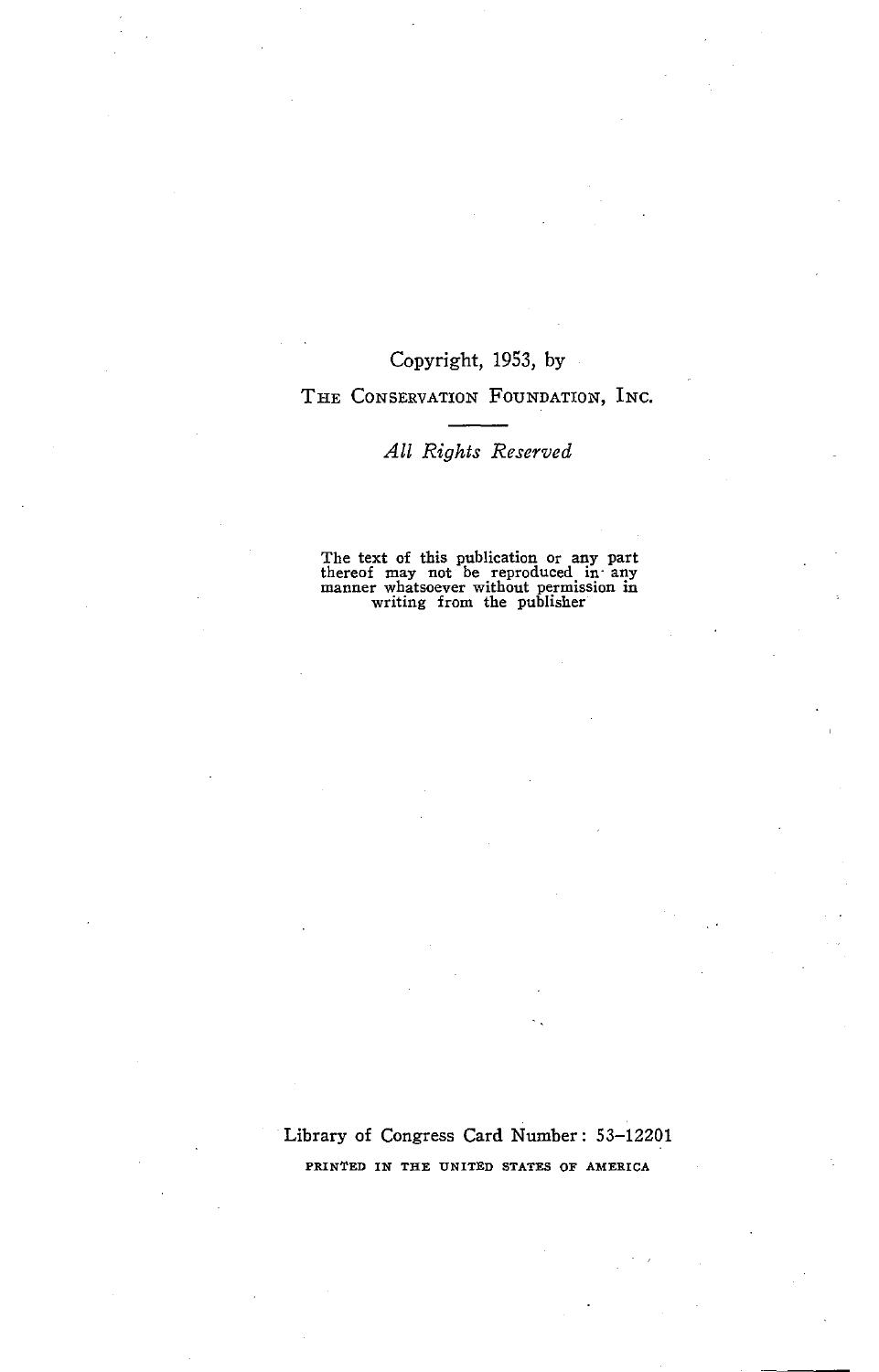## **CONTENTS**

| СНАРТ |                                                | <b>PACE</b> |
|-------|------------------------------------------------|-------------|
|       | THE TASK AND THE ITINERARY                     |             |
|       | THE OPPORTUNITY FOR WILDLIFE CONSERVATION      |             |
|       | in Alaska                                      | 11          |
| 2     | <b>WILDLIFE IN RELATION TO OTHER RESOURCES</b> | 14          |
|       | NATIVE PEOPLES IN RELATION TO WILDLIFE.        | 35          |
| 5     | THE STATUS OF THE CARIBOU                      | 47          |
| h     | THE STATUS OF THE REINDEER                     | 68          |
|       | THE STATUS OF THE MOOSE.                       | 83          |
| 8     | THE STATUS OF OTHER BIG GAME SPECIES.          | 97          |
| Q     | A BROAD APPROACH TO MANAGEMENT                 | 10Q         |
|       | Bibliography                                   | 117         |
|       | l NDEX                                         | 123         |